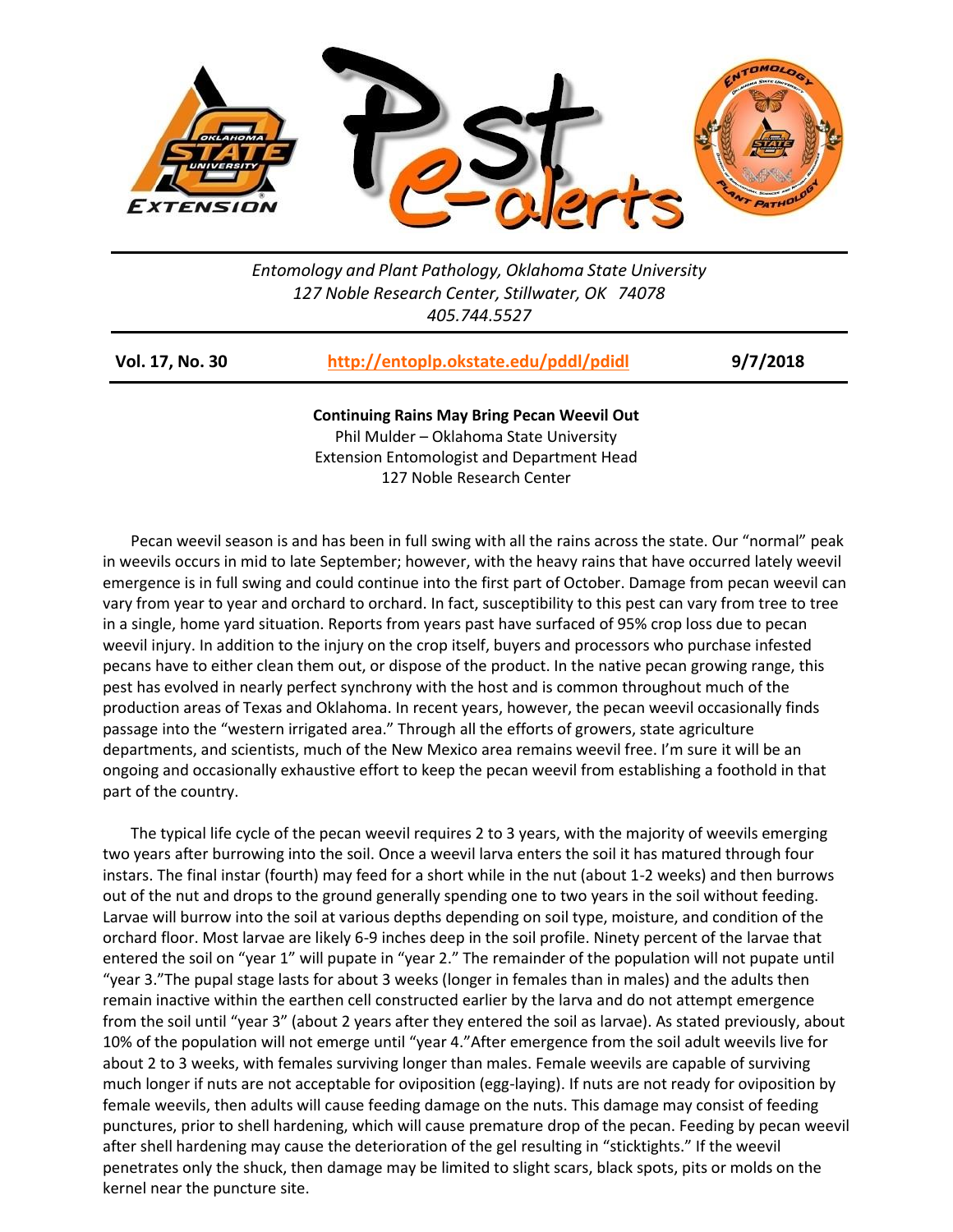



Jerry A. Payne, USDA Agricultural Research Service, Bugwood.org Figure 1: Pecan Weevil larvae **Figure 2: Pecan Weevil Pupa** 



Figure 3: Pecan Weevil adult

Oviposition by female pecan weevils can occur as early as 2 days after emergence; however, the majority of egg production occurs 10-12 days after emergence. Regardless of how soon oviposition begins, it is initiated on early maturing varieties sooner than on trees that have late maturing nuts. Currently, the pecans at the OSU Cimmaron Valley Research Station are in the dough stage and have been treated twice for pecan weevil. Each female can average around 35-75 eggs deposited during her life. She will average about two-four eggs per nut. With a healthy weevil population, this can account for a great amount of damage.



Figure 4: Pecan Weevil Eggs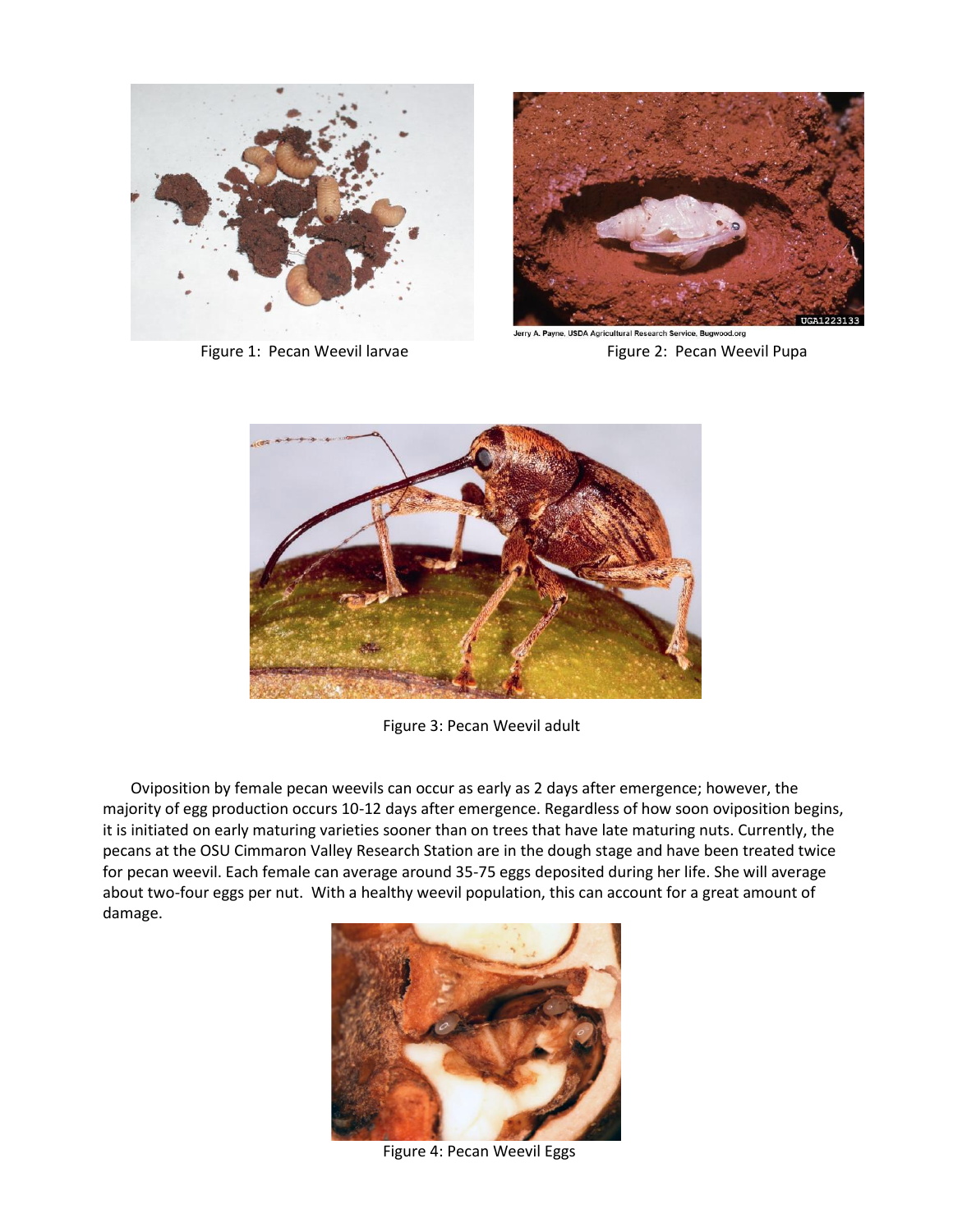Much of the damage experienced by pecan weevil can be avoided with timely use of insecticides. Making the decision on when to treat; however, can be a dilemma for many growers. Although increased weevil emergence can occur after heavy rainfall events in late July and August, in Oklahoma the majority emerge in September, but this can be highly variable depending on those list of factors mentioned previously, and this year has been abnormally wet in many pecan growing regions. Late August is generally when early maturing cultivars are susceptible, so a treatment can occur at that time. Subsequent treatments should be based on some sort of trapping program. For trapping we suggest the pecan weevil Circle trap. Although growers have become familiar with these traps over the last few years, many questions remain on how to best utilize the traps. Several studies conducted in Oklahoma over the years have helped provide some answers to many of these questions. Following are several suggestions on the utility of the Circle trap and methods for arriving at a treatment threshold based on captures.

- 1) Commercial situations (several trees) Use as many as you can afford, to represent the land area, soil types, pecan varieties, and topography in your area.
- 2) Where possible, target indicator trees Those with a history of weevil problems, those that are earlier than most, or those located in sandy soils.
- 3) Place two traps on each targeted tree. One on the north, west or northwest side of the tree and the other just opposite. Set them at a height suitable for your operation. If cattle are going to be grazing the orchard floor, then put the traps sufficiently high on the trunk to avoid their natural curiosity. Just remember that someone needs to check traps regularly, therefore, they should be reachable for the person doing the checking. Where cattle are present, a small step ladder or truck pickup bed will help. Soon after placement on the trees, cattle loose their curiosity with these traps, probably for two reasons. First they're made of screening material, which they don't prefer to chew on and second because after a few days they tend to recognize the trap as part of the tree.
- 4) When attempting to encircle the tree trunk, place additional wire screening wherever the traps don't match up, and curl the top lip of the screening over to funnel the weevils up into the trap tops.
- 5) Mow grass under the trees to avoid providing weevils a spot to take off (fly) into the canopy.
- 6) Begin trapping by July 15 if possible, but don't be overly concerned if the nuts are still in the water stage.
- 7) Do not cease trapping too early (before mid-October).
- 8) Inspect traps at least every 2 to 3 days. Set up a M-W-F checking schedule, and stick to it.
- 9) Keep a running set of written records, to include date of trap inspection, number of weevils caught, sex of weevils caught, and tree number or location. This information should be retained for long term records and can help you identify indicator spots and/or trees.
- 10) Convert the total number of weevils collected from all traps on each inspection date into the number of weevils/trap/day. In other words, the total number of weevils from "X" traps after "X" number of days.

EXAMPLE: You examined 16 traps on 8 trees on Monday and found nothing but on Wednesday you gathered up 12 weevils from the same 16 traps. Therefore, divide 12 by (16 times 2). The two represents the days since your last check of the traps. 12/32= 0.375 weevils/trap/day.

- 11) Begin control measures if the number of weevils equals or exceeds 0.3 weevils/trap/day.
- 12) Be sure to regularly clean the trap screen tops to remove spiders, lacewings, webbing and dead insects which may interfere with functioning of the trap. A stiff toothbrush can help in this task.
- 13) Be diligent in this task from July to October, but really focus immediately following any 1"-2" rainfall. If conditions are hot and dry, as they often are in July and August, weevil emergence may be delayed but can still be significant up until shuck-split. In Oklahoma, populations generally peak about the third week of September.
- 14) When an application is about to be made, remove the top cylinder of each trap to allow everything to crawl through. Air-blast sprayers and the insecticide will cause many weevils to fall from the canopy shortly after treatment. These "sick weevils" will begin crawling up tree trunks and entering traps. This can give the impression of an ineffective treatment or that you had a fresh emergence. Leave tops off for a period of 7 days, then begin the monitoring program again.